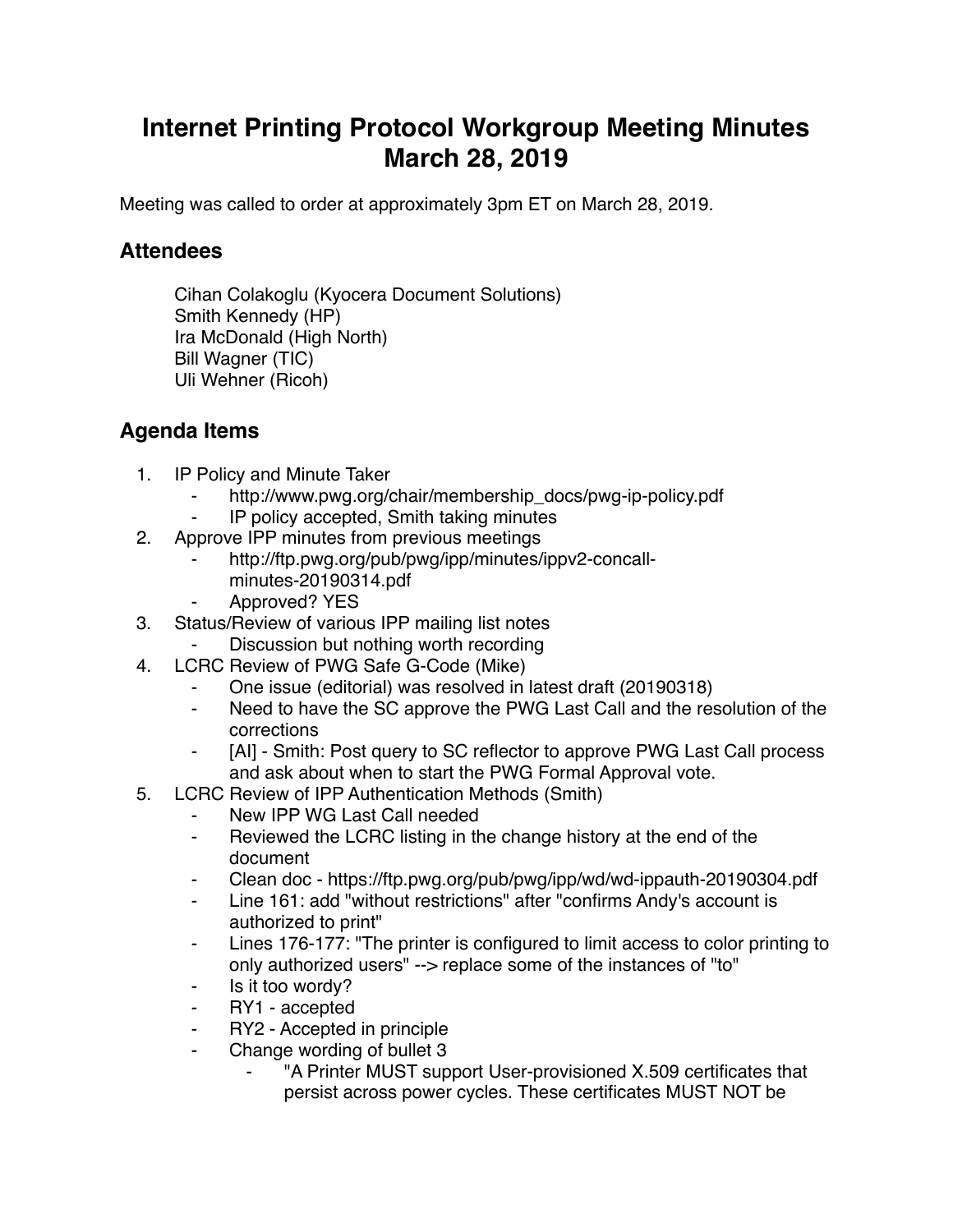automatically renewed or replaced." --> "A Printer SHOULD support Administrator-provisioned X.509 server certificates that persist across power cycles, and these certificates SHOULD NOT be automatically renewed or replaced."

- ⁃ AS1 accepted
- ⁃ Changes in section 4.7
	- ⁃ "sending a Certificate message" --> "sending a TLS Certificate message" and similar changes to put "TLS" as a prefix before all TLS named message types in the paragraph.
- ⁃ WW1 Resolved (as well as can be) and fix approved
- WW2 Resolved and fix approved
- ⁃ WW3 Resolved and fix approved
- WW4 Resolved and fix tentatively approved
	- Smith to flag up these changes to the UML sequence diagrams in the last call review so that reviewers can consider them in a deliberate manner
- PT1 Resolved and fix approved
- CC1 Resolved and fix approved
- CC2 Resolved and fix approved
- CC3 Resolved and fix tentatively approved
	- Smith to flag up the text changes in the top section of section 4 to approve the rewrite
- CC4 Resolved and fix approved
	- Also need to change all MUST to SHOULD, or to a declarative statement (e.g. "will provide")
	- ⁃ Replace "is to provide" with "will provide" to eliminate the passive voice
- CC5 Resolved and fix approved
- CC6 Resolved and fix approved
- CC7 Resolved and fix approved
- CC8 Resolved and fix approved
- CC9 Not resolved
	- Remove lines 326-328 rather than rewriting it
	- ⁃ Other feedback
	- Oauth BCP that isn't published, but could be a useful informative reference
	- ⁃ Reference is already there ([OAUTH2SECBP]) but we need to change it to be the real link? No, it will work just fine once ratified
	- Move the [ITUX.800] reference to normative references
	- Smith to resolve issues and re-publish
- WG LC very soon
- ⁃ PWG LC before the F2F

## **Next Steps / Open Actions**

• Next conference call on April 11, 2019 at 3pm ET